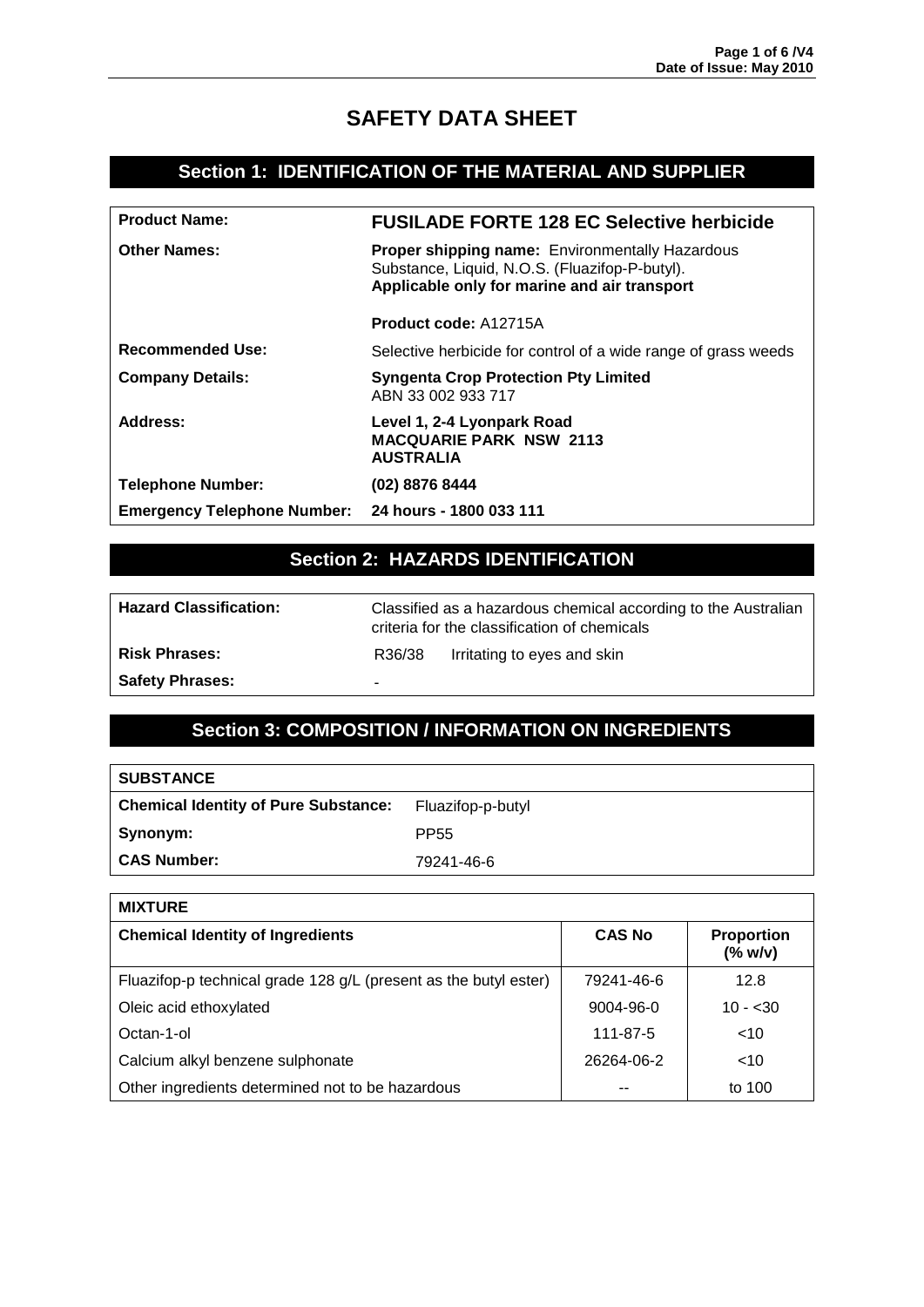|                                                               |                                                                                                                                                                                                                   | <b>Section 4: FIRST AID MEASURES</b>                                                                                                                                                           |
|---------------------------------------------------------------|-------------------------------------------------------------------------------------------------------------------------------------------------------------------------------------------------------------------|------------------------------------------------------------------------------------------------------------------------------------------------------------------------------------------------|
|                                                               |                                                                                                                                                                                                                   |                                                                                                                                                                                                |
| <b>Description of Necessary</b><br><b>First Aid Measures:</b> | In case of poisoning by any exposure route get to a doctor or<br>hospital quickly. Phone Poisons Information Centre on 131 126.<br>Have the product label or SDS with you when calling or going for<br>treatment. |                                                                                                                                                                                                |
|                                                               | Ingestion:                                                                                                                                                                                                        | If swallowed, seek medical advice immediately<br>and show this container or label. DO NOT induce<br>vomiting.                                                                                  |
|                                                               | Eye contact:                                                                                                                                                                                                      | Rinse immediately with plenty of water, also under<br>the eyelids, for at least 15 minutes. Remove<br>contact lenses. Immediate medical attention is<br>required.                              |
|                                                               | <b>Skin contact:</b>                                                                                                                                                                                              | Take off all contaminated clothing immediately.<br>Wash off immediately with plenty of water. If skin<br>irritation persists, call a physician. Wash<br>contaminated clothing before re-use.   |
|                                                               | Inhalation:                                                                                                                                                                                                       | Remove to fresh air. If breathing is irregular or<br>stopped, administer artificial respiration. Keep<br>patient warm and at rest. Call a doctor or Poisons<br>Information Centre immediately. |
| <b>Poisoning Symptoms:</b>                                    |                                                                                                                                                                                                                   | Poisoning symptoms in laboratory animals were non-specific.                                                                                                                                    |
| <b>Medical Advice:</b>                                        |                                                                                                                                                                                                                   | There is no specific antidote available. Treat symptomatically.                                                                                                                                |

# **Section 5: FIRE FIGHTING MEASURES**

| <b>Suitable Extinguishing Media:</b>                                      | Extinguishing media - small fires<br>Use water spray, alcohol-resistant foam, dry chemical or<br>carbon dioxide extinguisher. DO NOT use direct jet of water.<br>Extinguishing media - large fires<br>Use alcohol-resistant foam or water spray. DO NOT use<br>direct jet of water. |
|---------------------------------------------------------------------------|-------------------------------------------------------------------------------------------------------------------------------------------------------------------------------------------------------------------------------------------------------------------------------------|
| <b>Hazards from Combustion</b><br><b>Products:</b>                        | This product contains combustible organic components that<br>may burn and decompose during a fire producing dense<br>black smoke containing hazardous products of combustion.<br>Exposure to decomposition products may be a hazard to<br>health.                                   |
| <b>Special Protective Precautions</b><br>and Equipment for Fire Fighters: | Wear full protective clothing and self-contained breathing<br>apparatus.                                                                                                                                                                                                            |

# **Section 6: ACCIDENTIAL RELEASE MEASURES**

| <b>Emergency Procedures:</b> | In case of spillage it is important to take all steps necessary to |
|------------------------------|--------------------------------------------------------------------|
|                              | • Avoid eye and skin contact.                                      |
|                              | • Avoid contamination of waterways                                 |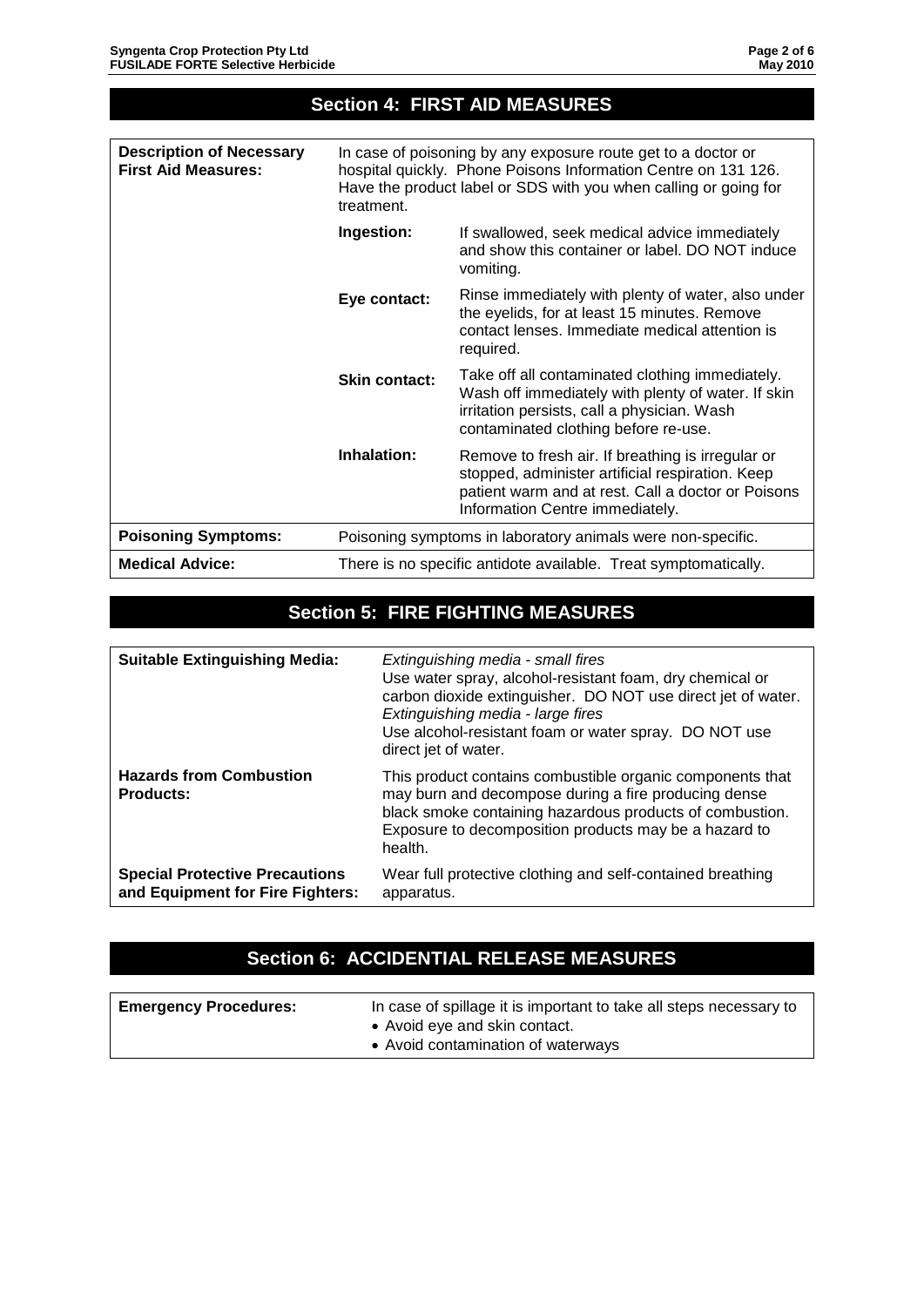| <b>Methods and Materials for</b><br><b>Containment and Clean Up:</b> | (1)<br>(2)<br>(3)<br>(4)<br>(5)<br>(6) | Keep all bystanders away.<br>Wear full length clothing and PVC gloves.<br>Reposition any leaking containers so as to minimise<br>further leakage.<br>Dam and absorb spill with an absorbent material (e.g.<br>sand, soil, diatomaceous earth or vermiculite).<br>Shovel the absorbed spill into drums.<br>Disposal of the absorbed material will depend upon the<br>extent of the spill. |
|----------------------------------------------------------------------|----------------------------------------|------------------------------------------------------------------------------------------------------------------------------------------------------------------------------------------------------------------------------------------------------------------------------------------------------------------------------------------------------------------------------------------|
|                                                                      | (7)                                    | • For quantities up to 50 L of product bury in a secure<br>landfill site.<br>• For quantities greater than 50 L seek advice (use<br>emergency contact number below) from the<br>manufacturer before attempting disposal. Contain in a<br>secure location until disposal method is established.<br>Decontaminate the spill area with detergent and water<br>and rinse with water          |

# **Section 7: HANDLING AND STORAGE**

| Precautions for Safe Handling:      | Will irritate the eyes. Avoid contact with eyes and skin. When<br>preparing spray and using the product wear:<br>elbow-length PVC gloves<br>$\bullet$<br>face shield<br>$\bullet$<br>If product or spray on skin, immediately wash area with soap<br>and water. After use and before eating, drinking or smoking,<br>wash hands, arms and face thoroughly with soap and water.<br>After each day's use wash gloves, face shield and<br>contaminated clothing. |
|-------------------------------------|---------------------------------------------------------------------------------------------------------------------------------------------------------------------------------------------------------------------------------------------------------------------------------------------------------------------------------------------------------------------------------------------------------------------------------------------------------------|
| <b>Conditions for Safe Storage:</b> | Keep out of reach of children. Store in the closed, original<br>container in a cool, well-ventilated area. DO NOT store for<br>prolonged periods in direct sunlight.                                                                                                                                                                                                                                                                                          |

# **Section 8: EXPOSURE CONTROLS / PERSONAL PROTECTION**

#### **ALWAYS READ AND FOLLOW THE LABEL INSTRUCTIONS AND WARNINGS**

|                                       | Component                             | Exposure limit                                                                                                                                                                                                                                                                                                                                                                             | Value type |
|---------------------------------------|---------------------------------------|--------------------------------------------------------------------------------------------------------------------------------------------------------------------------------------------------------------------------------------------------------------------------------------------------------------------------------------------------------------------------------------------|------------|
| <b>National Exposure Standards:</b>   |                                       | No exposure standard allocated                                                                                                                                                                                                                                                                                                                                                             |            |
| <b>Syngenta Exposure Standards:</b>   | Fluazifop-p-butyl                     | 0.5 mg/m <sup>3</sup>                                                                                                                                                                                                                                                                                                                                                                      | TWA        |
| <b>Biological Limit Values:</b>       | No biological limit allocated         |                                                                                                                                                                                                                                                                                                                                                                                            |            |
| <b>Engineering Controls:</b>          |                                       | No special requirements. Product is used outdoors.                                                                                                                                                                                                                                                                                                                                         |            |
| <b>Personal Protective Equipment:</b> | face shield<br>contaminated clothing. | Will irritate the eyes. Avoid contact with eyes and skin. When<br>preparing spray and using the product wear:<br>elbow-length PVC gloves<br>If product or spray on skin, immediately wash area with soap<br>and water. After use and before eating, drinking or smoking,<br>wash hands, arms and face thoroughly with soap and water.<br>After each day's use wash gloves, face shield and |            |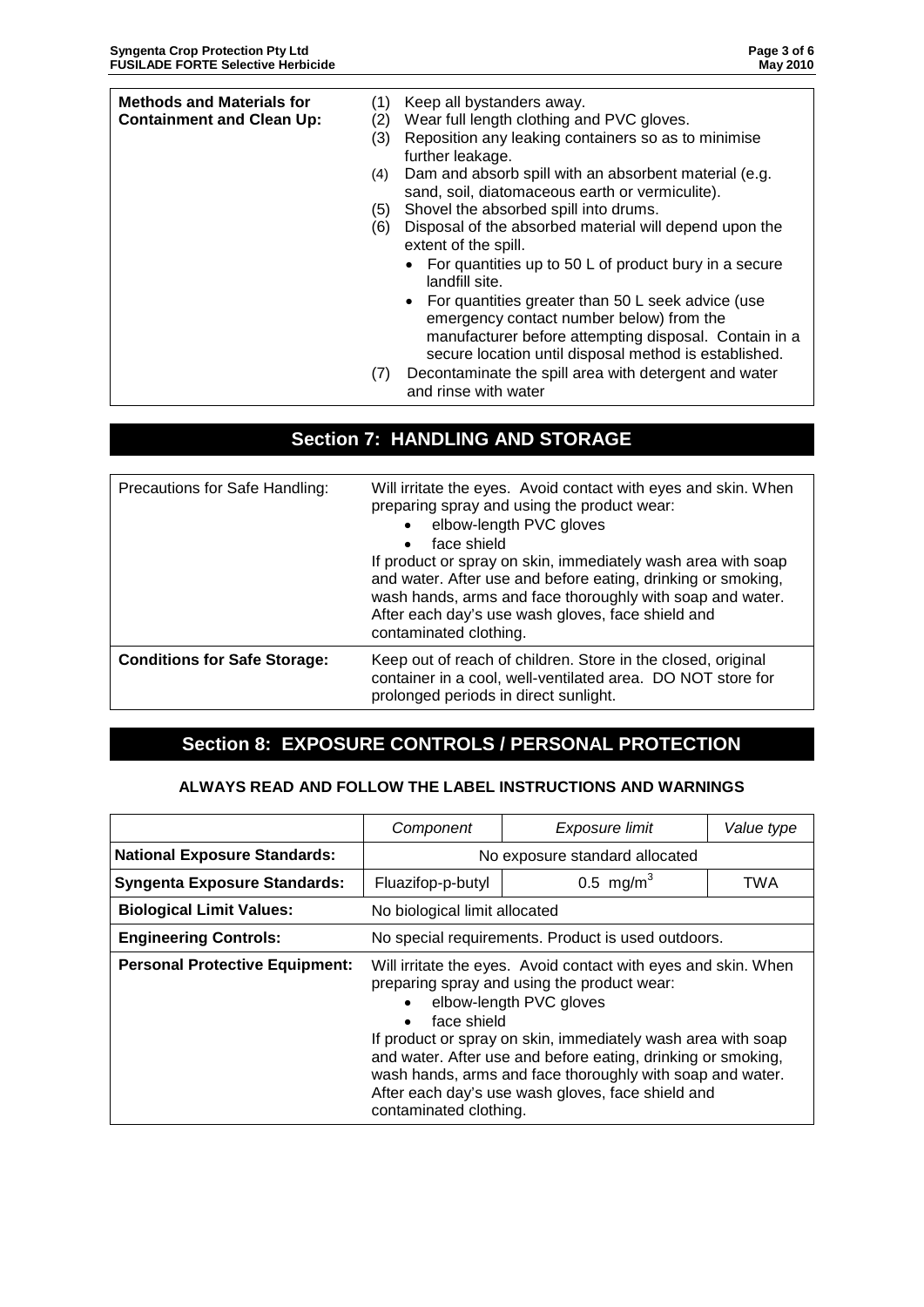### **Section 9: PHYSICAL AND CHEMICAL PROPERTIES**

| Appearance:                                    | dark brown liquid            | <b>Boiling Point/Range:</b>            | Not available                  |
|------------------------------------------------|------------------------------|----------------------------------------|--------------------------------|
| Odour:                                         | solvent                      | <b>Freezing/Melting Point:</b>         | Not available                  |
| pH:                                            | 6.9 at 1 % (25 $^{\circ}$ C) | Solubility: in water                   | <b>Dispersible</b>             |
| <b>Vapour Pressure:</b>                        | Not available                | <b>Specific Gravity or</b><br>Density: | $0.945$ g/mL at $20^{\circ}$ C |
| <b>Viscosity:</b>                              | 54.5 cSt at $20^{\circ}$ C   |                                        |                                |
|                                                |                              |                                        |                                |
| <b>Flash point:</b>                            | 84°C (closed cup)            | <b>Explosive properties:</b>           | Not explosive                  |
| <b>Upper and Lower</b>                         | not highly flammable         | <b>Oxidising properties:</b>           | Not oxidising                  |
| <b>Flammable (Explosive)</b><br>Limits in Air: |                              | <b>Combustibility:</b>                 | Combustible C1                 |
| Ignition Temperature:                          | Not available                | <b>Corrosiveness:</b>                  | Not corrosive                  |

### **Section 10: STABILITY AND REACTIVITY**

| <b>Chemical Stability:</b>                        | Stable under standard conditions.                                              |
|---------------------------------------------------|--------------------------------------------------------------------------------|
| <b>Conditions to Avoid:</b>                       | None known.                                                                    |
| <b>Incompatible Materials:</b>                    | None known.                                                                    |
| <b>Hazardous Decomposition</b><br><b>Products</b> | Combustion or thermal decomposition will evolve toxic and<br>irritant vapours. |
| <b>Hazardous Reactions:</b>                       | None known. Hazardous polymerization does not occur.                           |

## **Section 11: TOXICOLOGICAL INFORMATION**

| <b>Health Effects from Likely Routes of Exposure:</b> |                         |                                                                                                                                                                                                                                                                                                                                                                                                                                          |  |
|-------------------------------------------------------|-------------------------|------------------------------------------------------------------------------------------------------------------------------------------------------------------------------------------------------------------------------------------------------------------------------------------------------------------------------------------------------------------------------------------------------------------------------------------|--|
| Acute:                                                | <b>Oral toxicity:</b>   | <b>LOW TOXICITY</b><br>Tests on rats indicate this product has a low toxicity following single<br>doses of undiluted product.<br>$(LD_{50}$ male rat = 3680 mg/kg, LD <sub>50</sub> female rat = 2451 mg/kg)                                                                                                                                                                                                                             |  |
|                                                       | <b>Dermal toxicity:</b> | <b>LOW TOXICITY</b><br>Tests on rats indicate this product has a low toxicity following skin<br>contact with the undiluted product. $(LD_{50} = 2000 \text{ mg/kg})$                                                                                                                                                                                                                                                                     |  |
|                                                       | Inhalation:             | <b>LOW TOXICITY</b><br>Tests on rats indicate this product is not harmful due to inhalation<br>of undiluted product. $(LC_{50} (4 h) > 5.24 mg/L)$                                                                                                                                                                                                                                                                                       |  |
|                                                       | <b>Skin irritation:</b> | <b>MODERATE IRRITANT(Rabbit)</b>                                                                                                                                                                                                                                                                                                                                                                                                         |  |
|                                                       | Eye irritation:         | <b>SLIGHT IRRITANT (Rabbit)</b>                                                                                                                                                                                                                                                                                                                                                                                                          |  |
|                                                       | Sensitisation:          | <b>NOT A SKIN SENSITISER (Guinea Pig)</b>                                                                                                                                                                                                                                                                                                                                                                                                |  |
| <b>Chronic:</b>                                       |                         | Fluazifop-p-butyl technical has been extensively tested on laboratory mammals and in<br>test-tube systems. No evidence was obtained of mutagenic, carcinogenic, teratogenic,<br>neurotoxic or reproductive effects. Embryo/foetoxic effects have been reported in rats.<br>No adverse effects in humans are expected at levels below the occupational exposure<br>limit and when the product is handled and used according to the label. |  |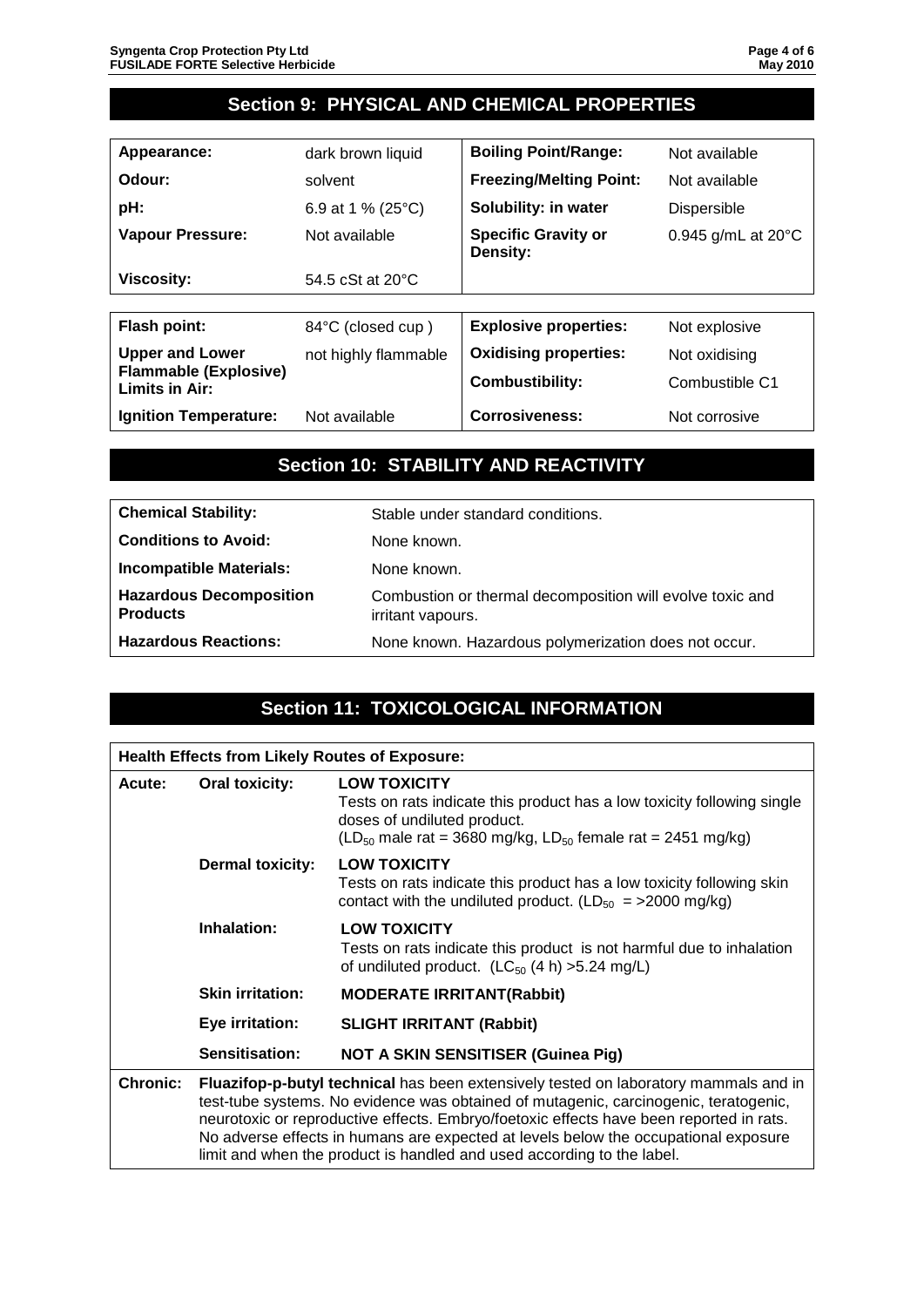| <b>Section 12: ECOLOGICAL INFORMATION</b> |                                                                                                                                                                                                            |  |  |
|-------------------------------------------|------------------------------------------------------------------------------------------------------------------------------------------------------------------------------------------------------------|--|--|
|                                           |                                                                                                                                                                                                            |  |  |
| <b>Ecotoxicity:</b>                       | <b>Slightly Toxic to Fish</b> LC <sub>50</sub> (96 h) = 20 ppm (rainbow trout) <sup>*</sup>                                                                                                                |  |  |
|                                           | <b>Highly Toxic to algae</b><br>$E_b C_{50}$ (72 h) = 0.23 mg/L (Scenedesmus subspicatus)<br>$E1C50$ (72 h) = 0.84 mg/L (Scenedesmus subspicatus)*                                                         |  |  |
|                                           | <b>Slightly Toxic to aquatic invertebrates</b><br>$EC_{50}$ (48 h) = 20 mg/L (Daphnia magna (water flea)*                                                                                                  |  |  |
|                                           | Practically non-toxic to soil dwelling organisms<br>$EC_{50}$ (14 d) = >1000 mg/kg soil ( <i>Eisenia foetida</i> )                                                                                         |  |  |
|                                           | Practically non-toxic to bees LD50 > 200 µg/bee                                                                                                                                                            |  |  |
|                                           | *Based on test results obtained with a similar product                                                                                                                                                     |  |  |
| <b>Persistence and Degradability:</b>     | Fluazifop-P-butyl is not persistent in soil or water. There is<br>evidence of rapid hydrolysis in water and soil to the parent<br>acid, which also rapidly degrades and is of lower intrinsic<br>toxicity. |  |  |
| <b>Mobility</b>                           | Fluazifop-P-butyl is immobile in soil.                                                                                                                                                                     |  |  |
| <b>Environmental Fate (Exposure):</b>     | Incorporated into organic molecules                                                                                                                                                                        |  |  |
| <b>Bioaccumulative Potential:</b>         | Fluazifop-p-buytl does not bioaccumulate                                                                                                                                                                   |  |  |

# **Section 13: DISPOSAL CONSIDERATIONS**

| <b>Disposal Methods and</b><br><b>Containers:</b>           | Triple or preferably pressure rinse containers before diposal.<br>Add the rinsings to the spray tank. DO NOT dispose of<br>undiluted chemicals on site. If recycling, replace cap and<br>return clean containers to recycler or designated collection<br>point. If not recycling, break, crush or puncture and bury<br>empty containers in a local authority landfill. If no landfill is<br>available, bury the containers below 500 mm in a disposal pit<br>specifically marked and set up for this purpose clear of<br>waterways, desirable vegetation and tree roots. Empty<br>containers and product should not be burnt. |
|-------------------------------------------------------------|-------------------------------------------------------------------------------------------------------------------------------------------------------------------------------------------------------------------------------------------------------------------------------------------------------------------------------------------------------------------------------------------------------------------------------------------------------------------------------------------------------------------------------------------------------------------------------------------------------------------------------|
| <b>Special Precautions for Landfill</b><br>or Incineration: | Not applicable                                                                                                                                                                                                                                                                                                                                                                                                                                                                                                                                                                                                                |

## **Section 14: TRANSPORT INFORMATION**

| <b>LAND TRANSPORT</b><br>ADG       | Not a dangerous good in Australia |                                         |                |  |
|------------------------------------|-----------------------------------|-----------------------------------------|----------------|--|
| <b>UN Number:</b>                  | None allocated                    | <b>Packing Group:</b>                   | None allocated |  |
| <b>UN Proper Shipping</b><br>Name: | None allocated                    | <b>Special Precautions</b><br>for User: | None allocated |  |
| Class:                             | None allocated                    | <b>Hazchem Code:</b>                    | None allocated |  |
| <b>Subsidiary Risk:</b>            | None allocated                    |                                         |                |  |